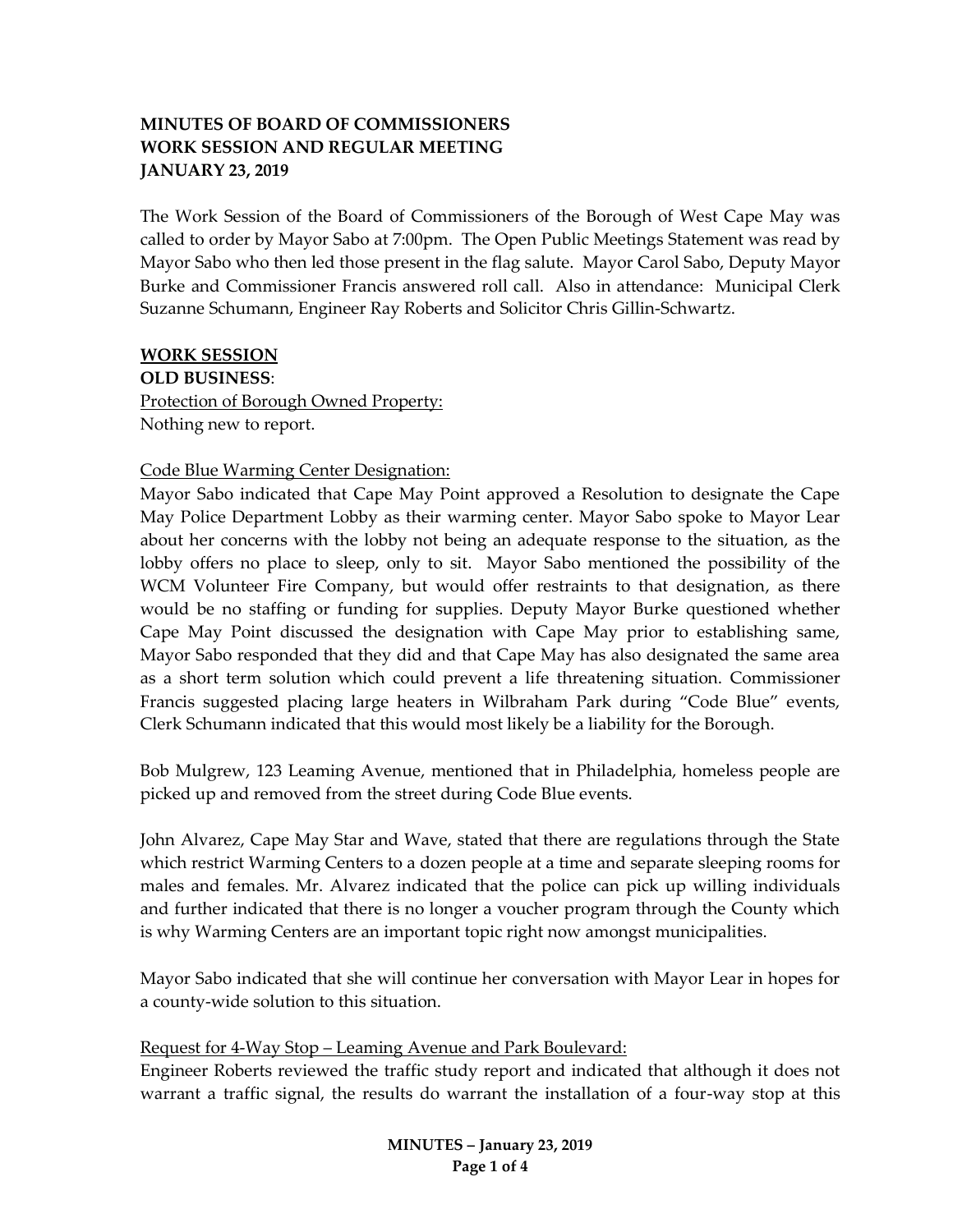intersection. Engineer Roberts indicated that this work could be done by the WCM Public Works Department in conjunction with the Leaming Avenue Project. Engineer Roberts suggested temporary signage and road marking until the Leaming Avenue Project is complete, then permanent markings and signage installed. The Commissioners agreed to move forward with this intersection change and asked that the Cape May Star and Wave provide informal notice to residents.

### **NEW BUSINESS:**

### Request for Street Opening Hardships – South Jersey Gas (EFV Project):

Engineer Roberts reviewed the request from South Jersey gas for various street opening permits, as part of an upcoming project to install Emergency Flow Valves. Engineer Roberts indicated that the project includes approximately 70 properties in West Cape May, some of which a hardship is requested and some of which are on County roads and will need to be applied for through the County. The Commissioners agreed to grant the hardship requests for these street opening permits. Engineer Roberts provided Solicitor Gillin-Schwartz with language to use when preparing the Resolution, which will be on the February 13, 2019 agenda for approval.

#### **PUBLIC PORTION:**

Bob Mulgrew, 123 Leaming Avenue, questioned trees being removed as part of the Leaming Avenue project. Deputy Mayor Burke indicated that there is one Elm tree being removed, which was damaged by the homeowner and the homeowner was fined for the damage. Engineer Roberts indicated that an email was sent earlier in the day to the Commissioners regarding two other trees which will most likely have root damage from the project and is being requested to be reviewed by the Shade Tree Commission. Mr. Mulgrew indicated that there is a tree on his property which is uprooting his sidewalk and could become a liability, but believes that the Shade Tree Commission has indicated to his wife that the tree cannot be removed. Solicitor Gillin-Schwartz suggested that Mr. Mulgrew submit a formal application to the Shade Tree Commission for review. Deputy Mayor Burke expressed concern with the loss of tree canopy in West Cape May and the impacts to the environmental and birding communities.

Mr. Mulgrew questioned the substantial amount of trees which were removed during the Burgin subdivision project. Deputy Mayor Burke indicated that the removal of those trees were part of the approval issued by the Planning Zoning Board. Deputy Mayor Burke indicated that the Shade Tree Commission has no control over Planning Zoning Board approvals and further indicated that the State also issued approvals for that project.

The Work Session concluded at 8:20pm.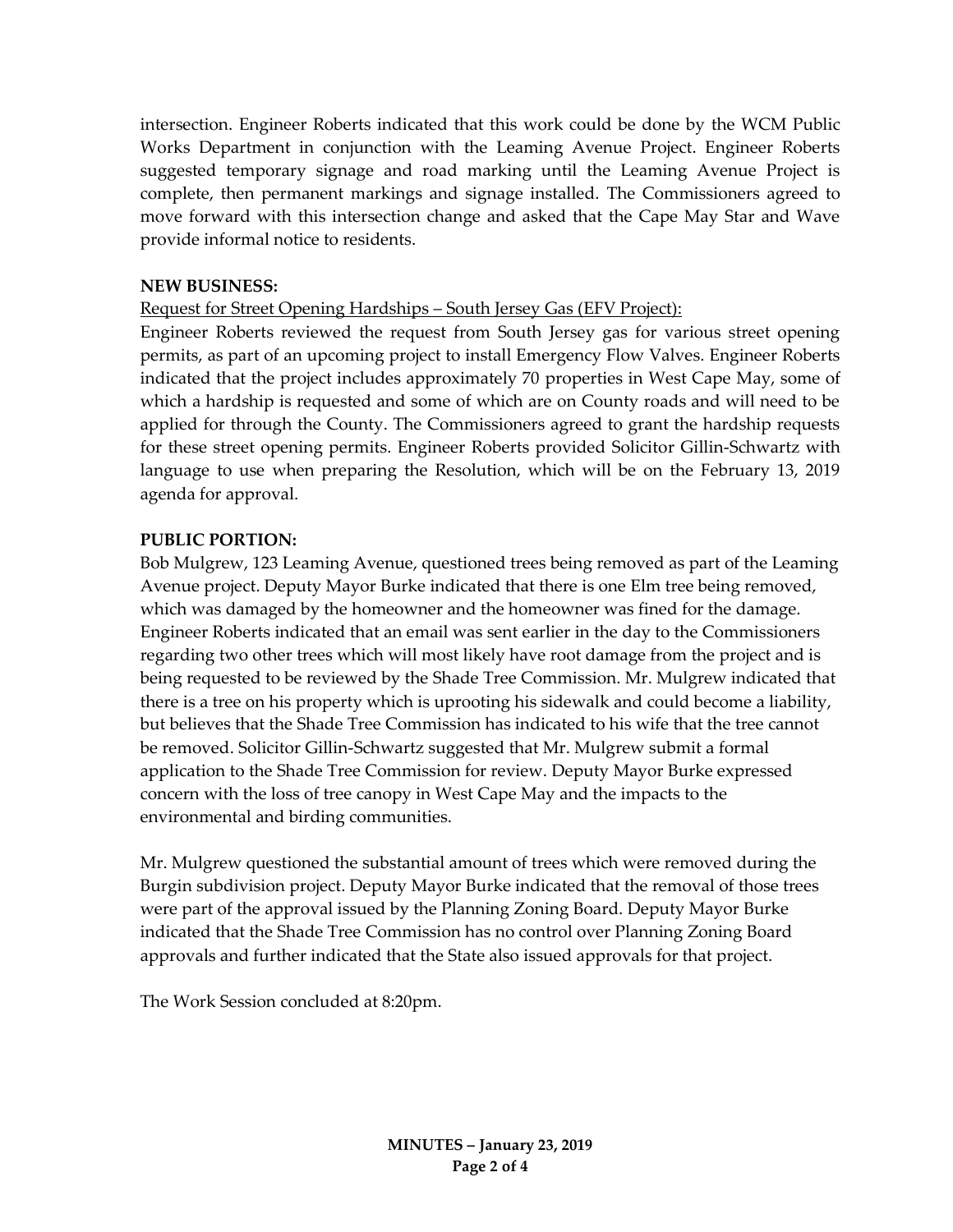# **REGULAR MEETING**

**CONSENT AGENDA**: On motion of Deputy Mayor Burke, seconded by Commissioner Francis, the following Consent Agenda was unanimously approved on roll call vote.

Minutes:

January 2, 2019 Reorganization Meeting

Ordinances for Introduction and Publication: **NONE** 

### Resolutions:

- 32-19 Appointing COAH Planner Heyer, Gruel & Associates
- 33-19 Renewal of Campground License for 2019 Depot Travel Park, Inc.
- 34-19 Appointment of Deputy Emergency Management Coordinator
- 35-19 Appointing Planning Zoning Board Engineer Remington & Vernick
- 36-19 Extending the Date for Issuance or Denial to the Highest Qualified Bid for One New Plenary Retail Consumption License for the Sale of Alcoholic Beverages in the Borough of West Cape May and the Terms of Issuance
- 37-19 Bill Payment

## **NON-CONSENT AGENDA**

Ordinances for Second Reading and Public Hearing:

560-19 An Ordinance Amending Section 3-15 of the Borough of West Cape May Code Regulating Peddling, Hawking and Vending

### Public Comment:

Tom Douglass, 706 Broadway, suggested that the Commissioners consider waiving the fee for Veterans for the purpose of obtaining a vending permit in West Cape May. Mr. Douglass indicated that most Veterans are on a limited income and seek discounts and are mostly senior citizens as well. The Commissioners agreed to TABLE Ordinance 560-19. Mayor Sabo asked Solicitor Gillin-Schwartz to amend the Ordinance to waive fees for Veterans and Volunteer Fire Company Members for the purpose of obtaining a vending permit in West Cape May. This Ordinance will be revised and reconsidered at the next meeting.

Bob Mulgrew, 123 Leaming Avenue, questioned whether someone could park a vehicle at the corner of Park Boulevard and Leaming Avenue for vending purposes. Mayor Sabo indicated that as long as it is in a parking space, in commercial district, during the designated times and the appropriate license is obtained.

Resolutions: NONE